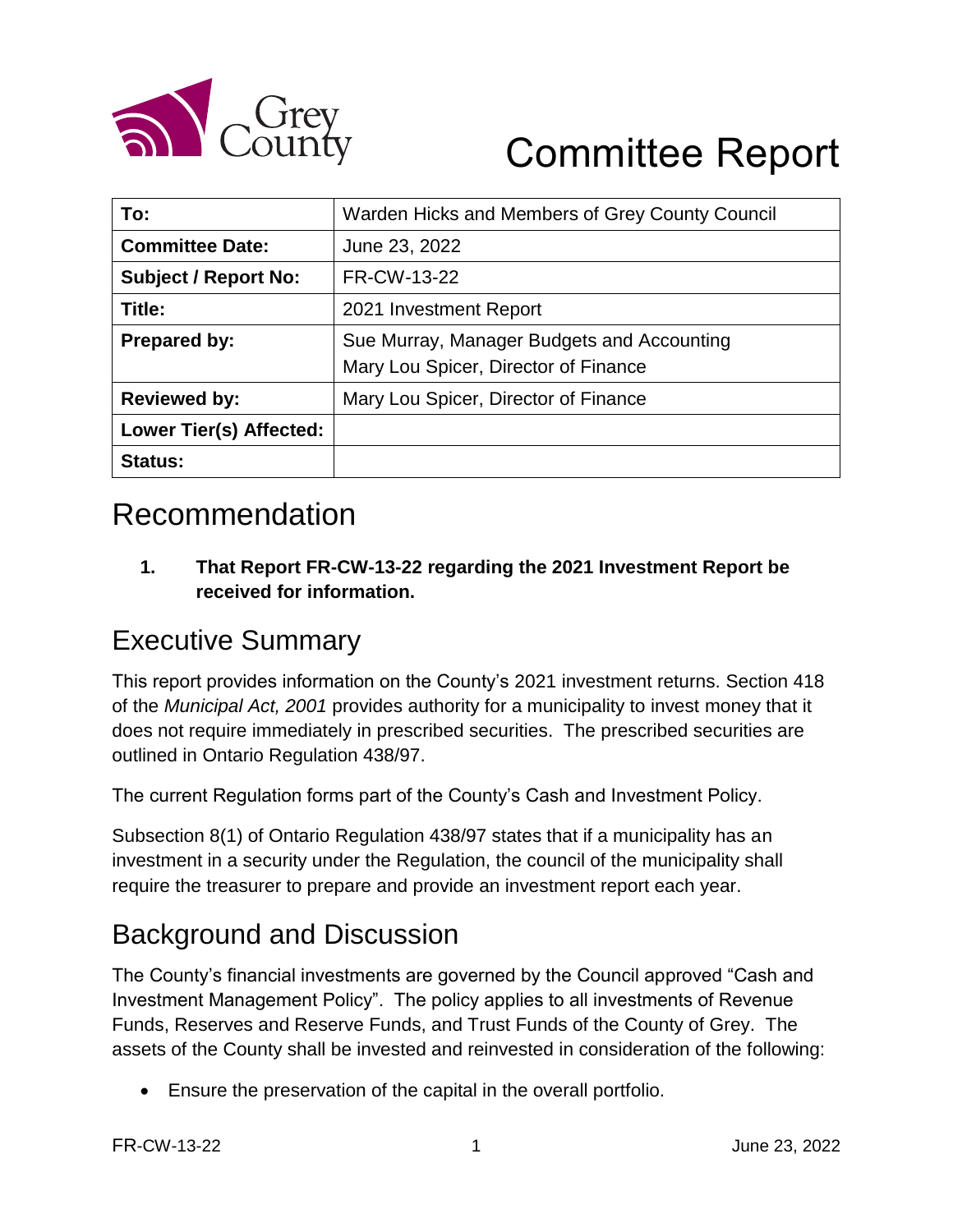- Remain sufficiently liquid to meet all operating or cash flow requirements and to minimize temporary borrowing requirements.
- Obtain a competitive rate of return to maximize the return earned on its portfolio by seeking competitive bids for investment products, seeking information and advice from the financial sector professionals and to assess the market conditions to the County's need for cash.
- Ensure that the net revenue budgeted from investments in a fiscal year and used in the calculation of the County's tax rate is not greater than 1% of own purpose levy and that any revenue that is budgeted that exceeds this threshold shall be placed in a one-time funding reserve for the use in funding non-recurring expenditures.
- The County shall invest only in securities that are expressed or payable in Canadian dollars.

This report has been prepared to provide detail of the County's cash holding and investment portfolio as of December 31, 2021.

### 2021 Cash Holdings and Investments

The attached worksheet titled Investment Activity Report – 2021, provides a snapshot of the cash holdings and investments held by the County at December 31, 2021. The County's portfolio totaled approximately \$103.1 million with net investment income earning \$822,706 in 2021.

### Cash On Hand and On Deposit

The County's cash on hand and on deposit are funds generally used to meet the general cash flow requirement of the organization.

Interest on the County's general bank account was earned at a rate of Bank Prime less 1.75% from January to March and Bank Prime less 1.84% from April to December. Interest earnings are calculated on daily balances and applied to the various bank accounts. The average bank interest rate earned in 2021 was 0.65% compared to 1.05% in 2020. The average daily bank balance in the general account was higher than 2021 which can be attributed to investments reaching maturity which were returned to the general bank account and not re-invested. Due to lower investment rates in 2021, staff determined that the interest earned in our bank account was similar to a 2 to 3 year GIC and term deposit rates. Staff continue to observe current interest rates and as interest rates rise staff will reinvest in 2022. The chart below represents the average daily bank balance in the general bank account between 2021 and 2020.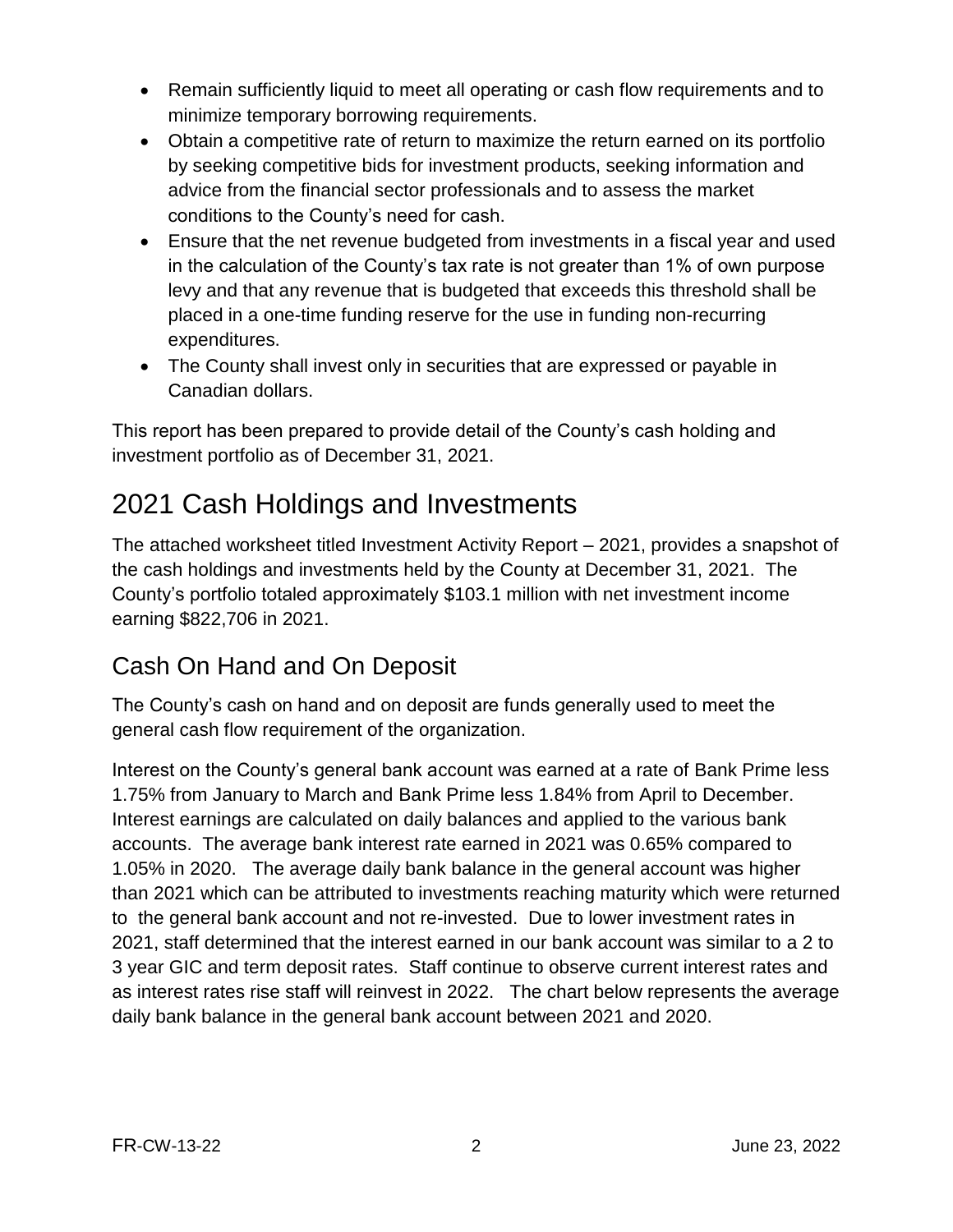

#### Average Daily Balance in General Bank Account

#### Investments

In 2021 investment earnings were generated from term deposits, guaranteed investment certificates (GICs), and investments in the One Investment Program (Canadian Bond Portfolio and Canadian Corporate Bond Portfolio), operated by the Local Authority Services (LAS), which is a corporation of the Association of Municipalities of Ontario (AMO) and CHUMS, which is a wholly owned subsidiary of the Municipal Finance Officers' Association (MFOA).

In 2021, purchases continued to be made with shorter maturities in order to keep funds available for higher rates of return as these became available.

Since 2013, the County of Grey has invested funds in the Canadian Corporate Bond Portfolio and the Canadian Bond Portfolio within the ONE Investment Program.

The Canadian Bond Portfolio and the Canadian Corporate Bond Portfolio contain a diversified selection of federal, provincial, municipal bonds, high quality bank paper, and corporate bonds. The County's 2021 closing book value of the Canadian Bond Portfolio and Canadian Corporate Bond Portfolio was \$3,763,195 as compared to the market value of \$3,628,196 for these investments.

The 2022 budget for investment income reflects the impact COVID-19 pandemic has had on interest rates. Staff will continue to seek opportunities to maximize the portfolio's returns and utilize COVID relief funding to offset any losses in investment revenue.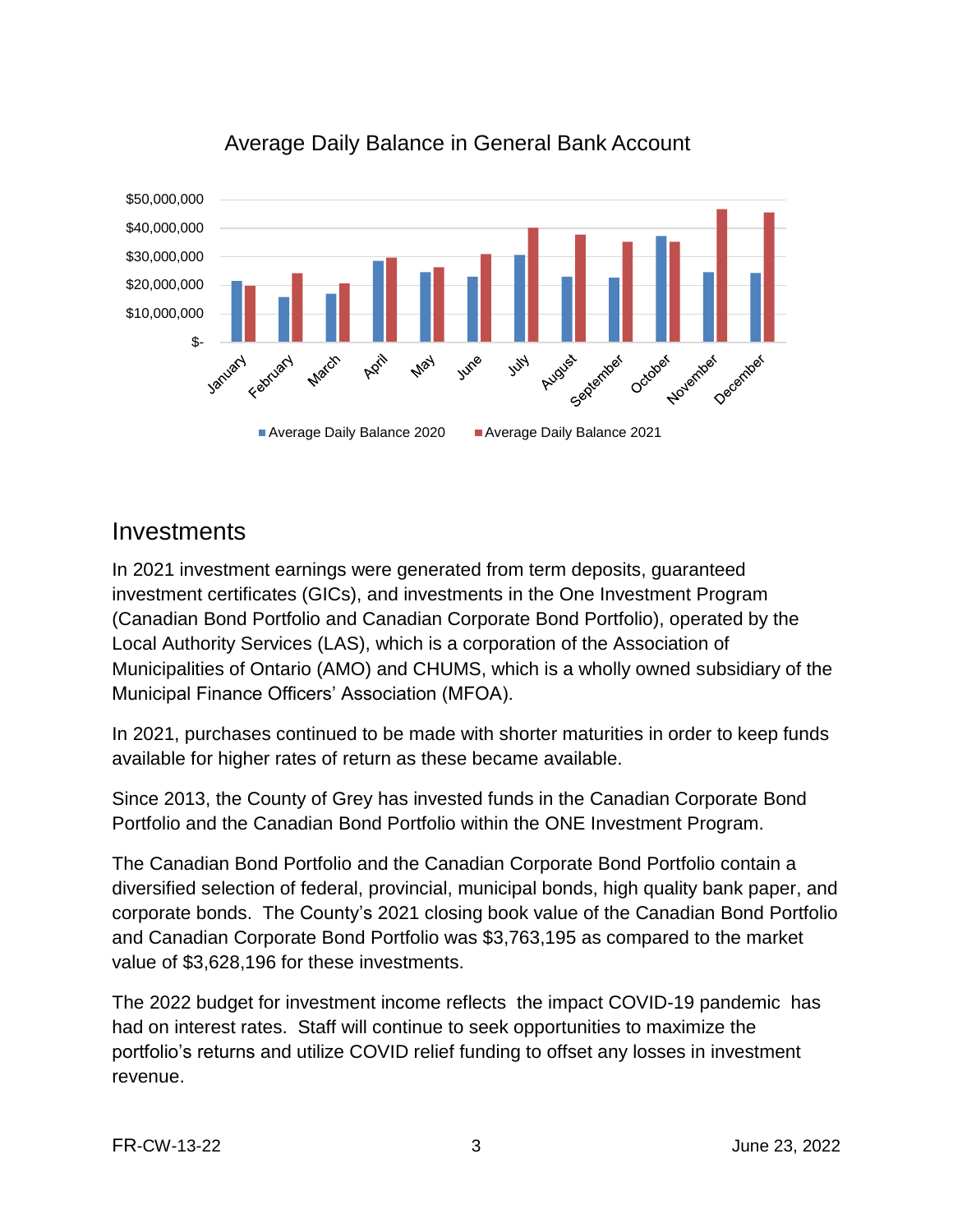# Legal and Legislated Requirements

Section 418 of the *Municipal Act, 2001* provides authority for a municipality to invest in prescribed securities, money that it does not require immediately. The prescribed securities are outlined in Ontario Regulation 438/97.

Subsection 8(1) of Ontario Regulation 438/97 states that if a municipality has an investment in a security under the Regulation, the council of the municipality shall require the treasurer to prepare and provide an investment report each year.

### Financial and Resource Implications

The 2021 General Administration Budget had estimated investment income to be realized in the amount of \$1,076,100. The 2021 year-end actual investment income was \$840,136. The County transfers any excess interest revenue earned above 1% of the tax levy to the One-Time Funding Reserve. In 2021, this transfer was decreased due to the shortfall earned in investment income. The cash and investment policy referenced below was approved in 2009; staff intends to update the policy this year.

# Relevant Consultation

☐ Internal

☒ External (list) Ignatius Emmanuel, Manager, TD Direct Trade Investments, Jeff Brown, Senior Relationship Manager, Meridian Credit Union, Geoffrey Pennal, Portfolio Manager, CIBC Wood Gundy, David Parson, Managing Director, BMO Nesbitt Burns, David Schaus, Associate Advisor, RBC Dominion Securities, and Eleonore Schneider, Program Manager, One Investment.

### Appendices and Attachments

[Attachment to FR-CW-13-22 Investment Activity Report -](https://docs.grey.ca/share/public?nodeRef=workspace://SpacesStore/69577075-b3f8-45ee-9226-f28e0ea140fa) 2021

[Cash and Investment Management Policy](https://docs.grey.ca/share/public?nodeRef=workspace://SpacesStore/20d5a685-b2e1-4cb4-adf6-66f2b5f24dfe)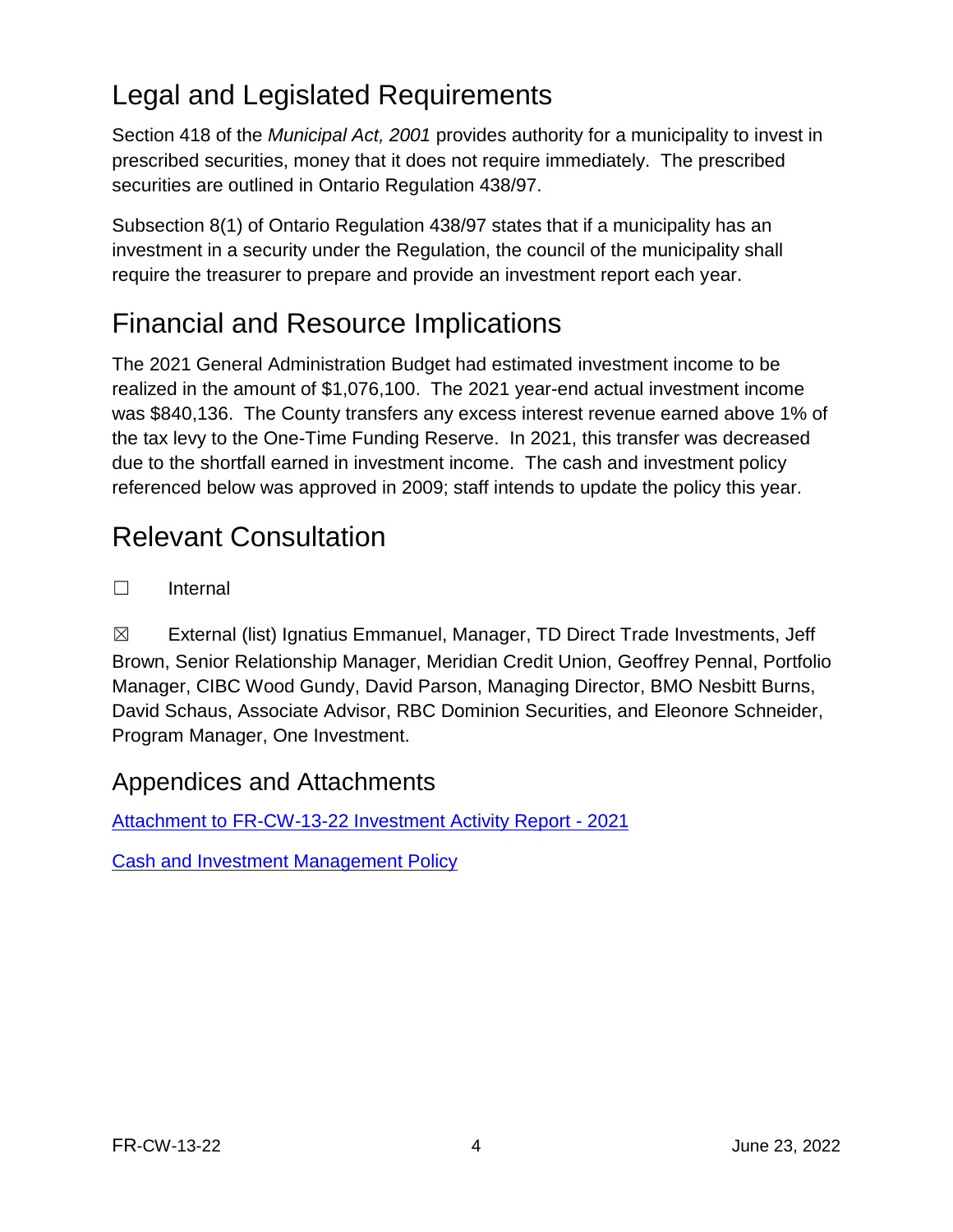County of Grey Investment Activity Report – 2020

|                             | <b>General</b><br><b>Revenue</b> | <b>Total</b><br>Reserve &<br><b>Reserve Funds</b> | <b>Issuer</b>                        | Type of<br><b>Instrument</b>                              | <b>Issue Date</b> | <b>Maturity</b><br><b>Date</b> | <b>Purchase</b><br><b>Price</b>            | <b>Market Value</b> | Rate /<br>Yield | Investment<br>Income 2020 | % of $\parallel$<br>Portfolio |
|-----------------------------|----------------------------------|---------------------------------------------------|--------------------------------------|-----------------------------------------------------------|-------------------|--------------------------------|--------------------------------------------|---------------------|-----------------|---------------------------|-------------------------------|
| Cash on hand and on deposit |                                  |                                                   |                                      |                                                           |                   |                                |                                            |                     |                 |                           |                               |
| General                     | \$22,021,247.43                  |                                                   | TD Canada Trust                      |                                                           |                   |                                |                                            |                     |                 | \$243,524.42              |                               |
| One Investment HISA         | \$10,006,517.81                  |                                                   | One Investment                       |                                                           |                   |                                |                                            |                     |                 | \$14,293.78               |                               |
| <b>Provincial Offences</b>  | \$0.00                           |                                                   | <b>TD Canada Trust</b>               |                                                           |                   |                                |                                            |                     |                 | \$697.73                  |                               |
| MTO - Commuter Grant        | \$274,121.46                     |                                                   | <b>TD Canada Trust</b>               |                                                           |                   |                                |                                            |                     |                 | \$3,847.93                |                               |
| <b>Social Services</b>      | \$0.00                           |                                                   | <b>TD Canada Trust</b>               |                                                           |                   |                                |                                            |                     |                 | \$3,310.17                |                               |
| <b>Social Services</b>      | \$158,082.67                     |                                                   | <b>CIBC</b>                          |                                                           |                   |                                |                                            |                     |                 | \$0.00                    |                               |
| LTC - Rockwood Terrace      | \$10,396.72                      |                                                   | <b>CIBC</b>                          |                                                           |                   |                                |                                            |                     |                 | \$0.00                    |                               |
| Development Charges         |                                  | \$11,333,687.52                                   | <b>TD Canada Trust</b>               |                                                           |                   |                                |                                            |                     |                 | \$102,304.87              |                               |
| <b>Total Cash</b>           | \$32,470,366.09                  | \$11,333,687.52<br>\$43,804,053.61                |                                      |                                                           |                   |                                | Average                                    |                     | 1.050%          | \$367,978.90              | 49.07%                        |
|                             |                                  |                                                   |                                      |                                                           |                   |                                |                                            |                     |                 |                           |                               |
| Investment                  |                                  |                                                   |                                      |                                                           |                   |                                |                                            |                     |                 |                           |                               |
| <b>TD Canada Trust</b>      |                                  |                                                   | <b>Toronto Dominion Bank</b>         | <b>Term Deposit</b>                                       |                   |                                | 20-Dec-2019   21-Dec-2020   \$5,436,038.35 |                     | 2.270%          | \$120,355.35              | 0.00%                         |
| TD Canada Trust             |                                  |                                                   | <b>Toronto Dominion Bank</b>         | <b>GIC</b>                                                | 24-Jun-2019       |                                | 23-Jun-2020   \$5,367,019.58               |                     | 2.140%          | \$55,067.09               | 0.00%                         |
| <b>TD Canada Trust</b>      |                                  |                                                   | <b>Toronto Dominion Bank</b>         | <b>Term Deposit</b>                                       | 22-Nov-2019       |                                | 23-Mar-2020   \$3,362,586.44               |                     | 2.210%          | \$16,898.61               | 0.00%                         |
| <b>TD Canada Trust</b>      |                                  |                                                   | <b>Toronto Dominion Bank</b>         | <b>GIC</b>                                                |                   |                                | 22-Oct-2019   21-Oct-2020   \$3,350,946.28 |                     | 2.240%          | \$60,665.91               | 0.00%                         |
| <b>TD Canada Trust</b>      |                                  |                                                   | <b>Toronto Dominion Bank</b>         | <b>Term Deposit</b>                                       |                   |                                | 23-Mar-2020   22-May-2020   \$1,000,000.00 |                     | 1.650%          | \$2,712.33                | $0.00\%$                      |
| TD Canada Trust             |                                  | \$1,002,712.33                                    | <b>Toronto Dominion Bank</b>         | <b>Term Deposit</b>                                       | 22-May-2020       |                                | 16-Feb-2021   \$1,002,712.33               |                     | 0.890%          | \$5,452.28                | 1.12%                         |
| TD Canada Trust             |                                  |                                                   | <b>Toronto Dominion Bank</b>         | <b>Term Deposit</b>                                       | 23-Mar-2020       |                                | 22-Jun-2020   \$1,387,425.36               |                     | 1.520%          | \$5,257.77                | $0.00\%$                      |
| <b>TD Canada Trust</b>      |                                  |                                                   | Toronto Dominion Bank   Term Deposit |                                                           |                   |                                | 22-Jun-2020 21-Sep-2020 \$1,392,683.13     |                     | 0.860%          | \$2,986.07                | $0.00\%$                      |
| <b>TD Canada Trust</b>      |                                  | \$1,395,669.20                                    | Toronto Dominion Bank                | Term Deposit   21-Sep-2020   22-Mar-2021   \$1,395,669.20 |                   |                                |                                            |                     | 0.810%          | \$3,128.20                | 1.56%                         |
| <b>TD Canada Trust</b>      |                                  |                                                   | <b>Toronto Dominion Bank</b>         | <b>Term Deposit</b>                                       | 23-Mar-2020       |                                | 22-Apr-2020   \$1,000,000.00               |                     | 1.720%          | \$1,413.70                | $0.00\%$                      |
| <b>TD Canada Trust</b>      |                                  |                                                   | <b>Toronto Dominion Bank</b>         | <b>Term Deposit</b>                                       | 22-Apr-2020       |                                | 22-Jun-2020   \$1,001,413.70               |                     | 0.810%          | \$1,355.61                | 0.00%                         |
| <b>TD Canada Trust</b>      |                                  |                                                   | <b>Toronto Dominion Bank</b>         | <b>Term Deposit</b>                                       | 22-Jun-2020       |                                | 21-Sep-2020   \$1,002,769.31               |                     | 0.860%          | \$2,150.05                | 0.00%                         |
| TD Canada Trust             |                                  | \$1,004,919.36                                    | <b>Toronto Dominion Bank</b>         | <b>Term Deposit</b>                                       | 21-Sep-2020       |                                | 22-Mar-2021   \$1,004,919.36               |                     | 0.810%          | \$2,252.40                | 1.13%                         |
| <b>TD Canada Trust</b>      |                                  |                                                   | <b>Toronto Dominion Bank</b>         | <b>Term Deposit</b>                                       | 23-Jun-2020       |                                | 24-Aug-2020   \$5,481,873.80               |                     | 0.830%          | \$7,728.69                | 0.00%                         |
| <b>TD Canada Trust</b>      |                                  | \$3,000,000.00                                    | <b>Toronto Dominion Bank</b>         | <b>Term Deposit</b>                                       | 10-Aug-2020       |                                | 8-Feb-2021   \$3,000,000.00                |                     | 0.830%          | \$9,755.34                | 3.36%                         |
| <b>TD Canada Trust</b>      |                                  | \$3,000,000.00                                    | <b>Toronto Dominion Bank</b>         | <b>Term Deposit</b>                                       | 10-Aug-2020       |                                | 7-May-2021   \$3,000,000.00                |                     | 0.830%          | \$9,755.34                | 3.36%                         |
| <b>TD Canada Trust</b>      |                                  | \$3,000,000.00                                    | <b>Toronto Dominion Bank</b>         | <b>Term Deposit</b>                                       | 10-Aug-2020       |                                | 7-May-2021   \$3,000,000.00                |                     | 0.830%          | \$9,755.34                | 3.36%                         |
| <b>TD Canada Trust</b>      |                                  | \$3,426,007.48                                    | <b>Toronto Dominion Bank</b>         | <b>GIC</b>                                                | 21-Oct-2020       |                                | 18-Jul-2021   \$3,426,007.48               |                     | 0.780%          | \$5,198.15                | 3.84%                         |
| TD Canada Trust             |                                  | \$5,560,112.57                                    | <b>Toronto Dominion Bank</b>         | <b>GIC</b>                                                | 21-Dec-2020       |                                | 21-Dec-2022   \$5,560,112.57               |                     | 0.750%          | \$1,146.77                | 6.23%                         |
| <b>TD Canada Trust</b>      |                                  |                                                   | Toronto Dominion Bank   GIC          |                                                           | 9-Oct-2019        | 7-Apr-2020                     | \$16,483.49                                |                     | 2.160%          | \$176.56                  | $0.00\%$                      |